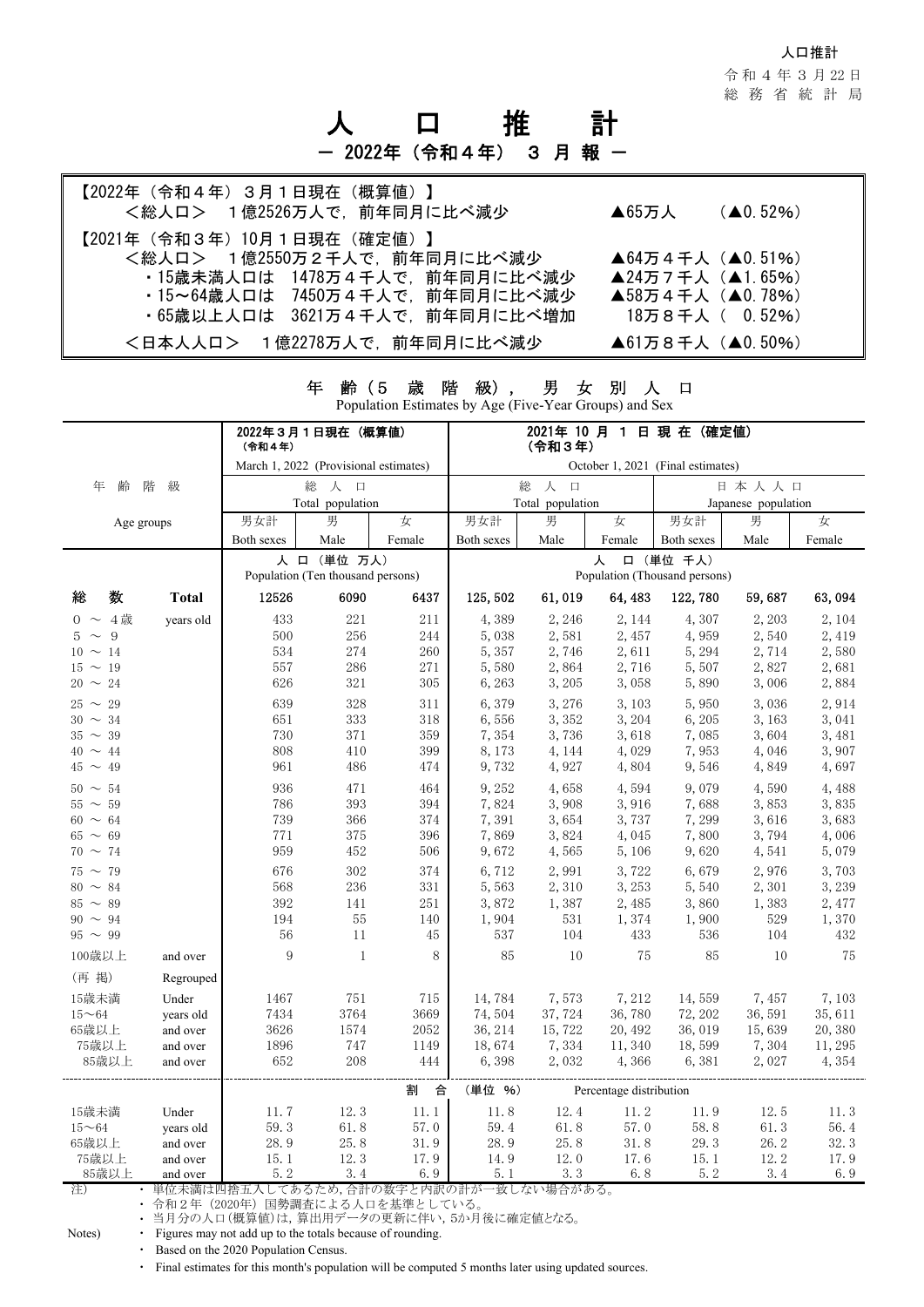## 参考表 全国人口の推移

Reference Time Series of Population Estimates

#### 総 人 口 (確 定 値) Total population (Final estimates)

|                |                      | $3)$<br>減<br>増<br>人<br>Population change<br>$\Box$ |              |             |                          |                     |             |                                    |                        |  |  |
|----------------|----------------------|----------------------------------------------------|--------------|-------------|--------------------------|---------------------|-------------|------------------------------------|------------------------|--|--|
| 月<br>年         | 月初人口 1)2)            | 増<br>純<br>減<br>Net change                          |              | 自           | 然<br>動<br>Natural change | 態 $4$               | 社           | 態 5)<br>会<br>動<br>Migration change |                        |  |  |
| Year and month | Population as of     | 増減数                                                | 增減率 $^{6)}$  | 出生児数        | 死亡者数                     | 自然増減<br>Natural     | 入国者数        | 出国者数                               | 社会増減<br>Net            |  |  |
|                | 1st of each month    | Number<br>$(6)+(9)$                                | Rate<br>(%o) | Live Births | Deaths                   | change<br>$(4)-(5)$ | Entries     | Exits                              | migration<br>$(7)-(8)$ |  |  |
|                | (1)                  | (2)                                                | (3)          | (4)         | (5)                      | (6)                 | (7)         | (8)                                | (9)                    |  |  |
| 2015年          | 8)<br>127, 094, 745  |                                                    |              |             |                          |                     |             |                                    |                        |  |  |
| 2016年          | 127, 041, 812        | $-52,933$                                          | $-0.42$      |             | 1, 003, 524 1, 299, 888  | $-296, 364$         | 3, 361, 488 | 3, 227, 596                        | 133, 892               |  |  |
| 2017年          | 126, 918, 546        | $-123, 266$                                        | $-0.97$      | 965, 933    | 1, 343, 081              | $-377, 148$         | 3,615,119   | 3, 464, 392                        | 150, 727               |  |  |
| 2018年          | 126, 748, 506        | $-170,040$                                         | $-1.34$      | 944, 504    | 1, 369, 667              | $-425, 163$         | 3, 848, 382 | 3,686,926                          | 161, 456               |  |  |
| 2019年          | 126, 555, 078        | $-193, 428$                                        | $-1.53$      | 895,059     | 1,380,485                | $-485, 426$         | 4, 181, 759 | 3, 972, 976                        | 208, 783               |  |  |
| 2020年          | 10)<br>126, 146, 099 | $-408,979$                                         | $-3.23$      | 870, 718    | 1, 371, 566              | $-500, 848$         | 1,997,178   | 1, 955, 271                        | 41,907                 |  |  |
| 2021年          | 125, 502, 290        | $-643,809$                                         | $-5.10$      | 831, 304    | 1, 439, 925              | $-608, 621$         | 631, 946    | 667, 134                           | $-35,188$              |  |  |
| 2019年          |                      |                                                    |              |             |                          |                     |             |                                    |                        |  |  |
| 10月 Oct.       | 126, 555, 078        | $-1,966$                                           | $-0.02$      | 75,646      | 113,775                  | $-38, 129$          | 320, 313    | 288, 313                           | 32,000                 |  |  |
| 11月 Nov.       | 126, 553, 112        | $-12,879$                                          | $-0.10$      | 71,369      | 118,745                  | $-47,376$           | 283, 774    | 253, 444                           | 30, 330                |  |  |
| 12月 Dec.       | 126, 540, 233        | $-152,905$                                         | $-1.21$      | 74, 195     | 127, 401                 | $-53, 206$          | 350, 482    | 454, 338                           | $-103, 856$            |  |  |
| 2020年          |                      |                                                    |              |             |                          |                     |             |                                    |                        |  |  |
| 1月 Jan.        | 126, 387, 328        | 21, 261                                            | 0.17         | 72,720      | 131,787                  | $-59,067$           | 497, 454    | 421, 296                           | 76, 158                |  |  |
| 2月 Feb.        | 126, 408, 589        | $-38,596$                                          | $-0.31$      | 65,891      | 116, 747                 | $-50, 856$          | 234, 612    | 226, 517                           | 8,095                  |  |  |
| 3月 Mar.        | 126, 369, 993        | $-28,094$                                          | $-0.22$      | 69,623      | 118,642                  | $-49,019$           | 144, 121    | 127, 363                           | 16,758                 |  |  |
| 4月 Apr.        | 126, 341, 899        | $-31,503$                                          | $-0.25$      | 72,075      | 113, 519                 | $-41, 444$          | 25,589      | 19,810                             | 5,779                  |  |  |
| 5月 May         | 126, 310, 396        | $-31,220$                                          | $-0.25$      | 72, 151     | 107,593                  | $-35,442$           | 14,930      | 14,871                             | 59                     |  |  |
| 6月 June        | 126, 279, 176        | $-17,783$                                          | $-0.14$      | 71,750      | 99,896                   | $-28, 146$          | 26, 166     | 19,967                             | 6,199                  |  |  |
| 7月 July        | 126, 261, 393        | $-22,866$                                          | $-0.18$      | 75,851      | 104,695                  | $-28,844$           | 33, 721     | 31,908                             | 1,813                  |  |  |
| 8月 Aug.        | 126, 238, 527        | $-51,439$                                          | $-0.41$      | 74,698      | 111,813                  | $-37, 115$          | 32, 947     | 51, 425                            | $-18,478$              |  |  |
| 9月 Sept.       | 126, 187, 088        | $-40,989$                                          | $-0.32$      | 74,749      | 106, 953                 | $-32, 204$          | 33,069      | 46,019                             | $-12,950$              |  |  |
| 10月 Oct.       | 10)<br>126, 146, 099 | $-39,683$                                          | $-0.31$      | 73, 742     | 117,786                  | $-44,044$           | 49,532      | 45, 171                            | 4,361                  |  |  |
| 11月 Nov.       | 126, 106, 416        | $-17,990$                                          | $-0.14$      | 68,407      | 118, 198                 | $-49,791$           | 80, 473     | 48,672                             | 31,801                 |  |  |
| 12月 Dec.       | 126, 088, 426        | $-20,756$                                          | $-0.16$      | 71,879      | 135, 431                 | $-63, 552$          | 105, 232    | 62, 436                            | 42,796                 |  |  |
| 2021年          |                      |                                                    |              |             |                          |                     |             |                                    |                        |  |  |
| 1月 Jan.        | 126, 067, 670        | $-77,815$                                          | $-0.62$      | 58,940      | 138, 104                 | $-79,164$           | 67, 343     | 65, 994                            | 1,349                  |  |  |
| 2月 Feb.        | 125, 989, 855        | $-72,571$                                          | $-0.58$      | 58,710      | 118, 270                 | $-59,560$           | 25, 469     | 38,480                             | $-13,011$              |  |  |
| 3月 Mar.        | 125, 917, 284        | $-62,637$                                          | $-0.50$      | 68, 307     | 123, 035                 | $-54,728$           | 43, 916     | 51,825                             | $-7,909$               |  |  |
| 4月 Apr.        | 125, 854, 647        | $-78,002$                                          | $-0.62$      | 69,726      | 117,758                  | $-48,032$           | 34,651      | 64,621                             | $-29,970$              |  |  |
| 5月 May         | 125, 776, 645        | $-54, 298$                                         | $-0.43$      | 69, 405     | 118, 230                 | $-48,825$           | 36, 261     | 41,734                             | $-5,473$               |  |  |
| 6月 June        | 125, 722, 347        | $-40,754$                                          | $-0.32$      | 69,922      | 108, 344                 | $-38,422$           | 45, 187     | 47,519                             | $-2, 332$              |  |  |
| 7月 July        | 125, 681, 593        | $-48,775$                                          | $-0.39$      | 73, 248     | 111,902                  | $-38,654$           | 50,626      | 60,747                             | $-10, 121$             |  |  |
| 8月 Aug.        | 125, 632, 818        | $-73,595$                                          | $-0.59$      | 74,563      | 117, 473                 | $-42,910$           | 47,800      | 78, 485                            | $-30,685$              |  |  |
| 9月 Sept.       | 125, 559, 223        | $-56,933$                                          | $-0.45$      | 74, 455     | 115, 394                 | $-40,939$           | 45, 456     | 61,450                             | $-15,994$              |  |  |
| 10月 Oct.       | 125, 502, 290        |                                                    |              |             |                          |                     |             |                                    |                        |  |  |

1) 各年の人口は,当該年の10月1日現在の人口。各月の人口は,当該月の1日現在の人口

2) 2020年9月以前の人口は,令和2年(2020年)国勢調査結果による補間補正人口

\* 2020年9月以前の「純増減」には、補間補正値を含む。このため、自然動態と社会動態の計(日本人人口は国籍の異動 による純増を含む。)は純増減と一致しない。

3) 各年の「人口増減」は,前年10月~当年9月の計。各月の「人口増減」は,当該1か月分の数値

4) 「人口動態統計」(厚生労働省)による。

5) 「出入国管理統計」(出入国在留管理庁)による。

6) 増減数を期首人口で除したもの(千人比:‰)

7) 法務省資料による。

- 8) 平成27年(2015年)国勢調査による人口
- 9) 平成27年(2015年)国勢調査による人口(国籍不祥をあん分した人口)
- 10) 令和2年(2020年)国勢調査による人口
- 11) 令和2年(2020年)国勢調査による人口(不詳補完値)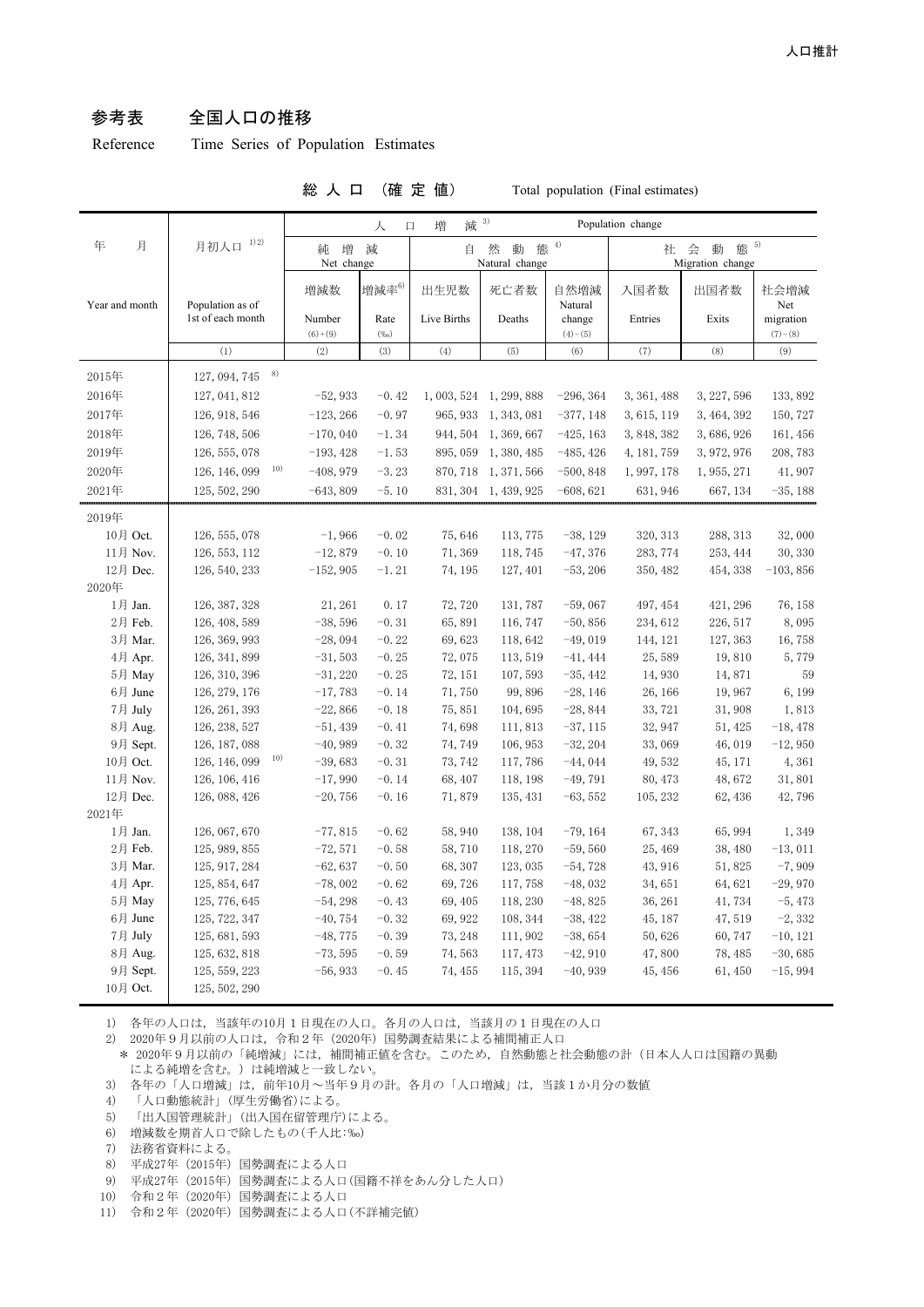# 参考表 全国人口の推移

Reference Time Series of Population Estimates

### 日 本 人 人 口 (確 定 値) Japanese population (Final estimates)

|                   | 1) 2)<br>月初人口                  | 減 3)<br>増<br>Population change<br>人<br>$\Box$ |                            |                                          |             |                       |                       |                               |                          |                             |
|-------------------|--------------------------------|-----------------------------------------------|----------------------------|------------------------------------------|-------------|-----------------------|-----------------------|-------------------------------|--------------------------|-----------------------------|
| 年<br>月            |                                | 増<br>減<br>純<br>Net change                     |                            | 4)<br>然<br>動<br>態<br>自<br>Natural change |             |                       | 社<br>Migration change | 国籍の異動 <sup>7)</sup><br>による純増減 |                          |                             |
| Year and month    | Population as of               | 増減数                                           | 増減率6)                      | 出生児数                                     | 死亡者数        | 自然増減<br>Natural       | 入国者数                  | 出国者数                          | 社会増減<br>Net              | Net increase<br>or decrease |
|                   | 1st of each month              | Number<br>$(15)+(18)+(19)$                    | Rate<br>( % <sub>0</sub> ) | Live Births                              | Deaths      | change<br>$(13)-(14)$ | Entries               | Exits                         | migration<br>$(16)-(17)$ | by change<br>of nationality |
|                   | (10)                           | (11)                                          | (12)                       | (13)                                     | (14)        | (15)                  | (16)                  | (17)                          | (18)                     | (19)                        |
| 2015年             | $125, 319, 299$ <sup>9)</sup>  |                                               |                            |                                          |             |                       |                       |                               |                          |                             |
| 2016年             | 125, 071, 221                  | $-248,078$                                    | $-1.98$                    | 987, 223                                 | 1, 293, 295 | $-306,072$            | 961, 652              | 963, 739                      | $-2,087$                 | 8,633                       |
| 2017年             | 124, 744, 704                  | $-326, 517$                                   | $-2.61$                    | 949, 201                                 | 1, 336, 172 | $-386,971$            | 976, 144              | 971, 918                      | 4,226                    | 11,085                      |
| 2018年             | 124, 349, 328                  | $-395, 376$                                   | $-3.17$                    | 927,608                                  | 1, 362, 444 | $-434,836$            | 976, 853              | 980, 290                      | $-3,437$                 | 7,413                       |
| 2019年             | 123, 886, 404                  | $-462,924$                                    | $-3.72$                    | 877, 222                                 | 1, 373, 199 | $-495,977$            | 990, 656              | 989,665                       | 991                      | 7,408                       |
| 2020年             | $123, 398, 962$ <sup>11)</sup> | $-487, 442$                                   | $-3.93$                    | 852, 195                                 | 1, 363, 954 | $-511,759$            | 545, 153              | 524, 278                      | 20,875                   | 9,659                       |
| 2021年             | 122, 780, 487                  | $-618, 475$                                   | $-5.01$                    | 812, 798                                 | 1, 431, 874 | $-619,076$            | 282, 585              | 289, 292                      | $-6,707$                 | 7,308                       |
| 2019年             |                                |                                               |                            |                                          |             |                       |                       |                               |                          |                             |
| 10月 Oct.          | 123, 886, 404                  | $-43, 341$                                    | $-0.35$                    | 74,005                                   | 113, 137    | $-39,132$             | 63,032                | 67,611                        | $-4,579$                 | 889                         |
| 11月 Nov.          | 123, 843, 063                  | $-43, 496$                                    | $-0.35$                    | 69,792                                   | 118, 142    | $-48, 350$            | 57,622                | 53,668                        | 3,954                    | 1,419                       |
| 12月 Dec.          | 123, 799, 567                  | 40,853                                        | 0.33                       | 72, 572                                  | 126, 725    | $-54, 153$            | 149, 256              | 55, 124                       | 94, 132                  | 1,388                       |
| 2020年             |                                |                                               |                            |                                          |             |                       |                       |                               |                          |                             |
| 1月 Jan.           | 123, 840, 420                  | $-137,761$                                    | $-1.11$                    | 71, 142                                  | 131,073     | $-59,931$             | 71, 474               | 149, 301                      | $-77,827$                | 522                         |
| 2月 Feb.           | 123, 702, 659                  | $-92, 267$                                    | $-0.75$                    | 64, 494                                  | 116, 122    | $-51,628$             | 41,278                | 81,900                        | $-40,622$                | 502                         |
| 3月 Mar.           | 123, 610, 392                  | $-35, 279$                                    | $-0.29$                    | 68, 144                                  | 118,015     | $-49,871$             | 54, 173               | 39, 548                       | 14,625                   | 483                         |
| 4月 Apr.           | 123, 575, 113                  | $-24,471$                                     | $-0.20$                    | 70,620                                   | 112,856     | $-42, 236$            | 21,029                | 3,170                         | 17,859                   | 419                         |
| 5月 May            | 123, 550, 642                  | $-30, 123$                                    | $-0.24$                    | 70,723                                   | 106, 979    | $-36, 256$            | 10,598                | 4,240                         | 6,358                    | 294                         |
| 6月 June           | 123, 520, 519                  | $-17,652$                                     | $-0.14$                    | 70, 267                                  | 99, 319     | $-29,052$             | 18,481                | 7,394                         | 11,087                   | 828                         |
| 7月 July           | 123, 502, 867                  | $-18,852$                                     | $-0.15$                    | 74, 291                                  | 104, 116    | $-29,825$             | 24, 144               | 13,841                        | 10,303                   | 1,186                       |
| 8月 Aug.           | 123, 484, 015                  | $-47,039$                                     | $-0.38$                    | 73,092                                   | 111, 135    | $-38,043$             | 18,367                | 28,090                        | $-9,723$                 | 1,250                       |
| 9月 Sept.          | 123, 436, 976                  | $-38,014$                                     | $-0.31$                    | 73,053                                   | 106, 335    | $-33,282$             | 15,699                | 20, 391                       | $-4,692$                 | 479                         |
| 10月 Oct.          | $123, 398, 962$ <sup>11)</sup> | $-45,550$                                     | $-0.37$                    | 71,955                                   | 117, 134    | $-45, 179$            | 16,643                | 18, 162                       | $-1,519$                 | 1,148                       |
| 11月 Nov.          | 123, 353, 412                  | $-49,383$                                     | $-0.40$                    | 66,719                                   | 117,569     | $-50,850$             | 18,919                | 18, 435                       | 484                      | 983                         |
| 12月 Dec.<br>2021年 | 123, 304, 029                  | $-43, 397$                                    | $-0.35$                    | 70, 108                                  | 134,662     | $-64,554$             | 40, 318               | 19,756                        | 20,562                   | 595                         |
| 1月 Jan.           | 123, 260, 632                  | $-100, 478$                                   | $-0.82$                    | 57, 573                                  | 137, 348    | $-79,775$             | 14,024                | 35, 382                       | $-21,358$                | 655                         |
| 2月 Feb.           | 123, 160, 154                  | $-62,989$                                     | $-0.51$                    | 57, 332                                  | 117,630     | $-60, 298$            | 12, 298               | 15, 392                       | $-3,094$                 | 403                         |
| 3月 Mar.           | 123, 097, 165                  | $-47, 292$                                    | $-0.38$                    | 66,702                                   | 122, 392    | $-55,690$             | 25,652                | 18,006                        | 7,646                    | 752                         |
| 4月 Apr.           | 123, 049, 873                  | $-52, 244$                                    | $-0.42$                    | 68,270                                   | 117,076     | $-48,806$             | 18,922                | 22, 847                       | $-3,925$                 | 487                         |
| 5月 May            | 122, 997, 629                  | $-45,558$                                     | $-0.37$                    | 68, 111                                  | 117,549     | $-49,438$             | 20,994                | 17, 444                       | 3,550                    | 330                         |
| 6月 June           | 122, 952, 071                  | $-23,865$                                     | $-0.19$                    | 68, 547                                  | 107, 711    | $-39, 164$            | 30,807                | 16,527                        | 14,280                   | 1,019                       |
| 7月 July           | 122, 928, 206                  | $-30,083$                                     | $-0.24$                    | 71,726                                   | 111,282     | $-39,556$             | 35, 774               | 26,832                        | 8,942                    | 531                         |
| 8月 Aug.           | 122, 898, 123                  | $-63,848$                                     | $-0.52$                    | 72,998                                   | 116,813     | $-43,815$             | 27,938                | 48,608                        | $-20,670$                | 637                         |
| 9月 Sept.          | 122, 834, 275                  | $-53,788$                                     | $-0.44$                    | 72, 757                                  | 114,708     | $-41,951$             | 20, 296               | 31,901                        | $-11,605$                | $-232$                      |
| 10月 Oct.          | 122, 780, 487                  |                                               |                            |                                          |             |                       |                       |                               |                          |                             |

1) Population for each year is the population as of October 1 of the stated year. Population for each month is the population as of the first day of the stated month.

2) Population figures until September 2020 are intercensal adjustment of population estimates.

\* Population change until September 2020 included intercensal adjustment.

3) Population change for each year relates to the period from October of the previous year to September of the stated year.

Population change for each month relates to the period from the first day to the last day of the stated month.

4) The Vital Statistics by the Ministry of Health, Labour and Welfare

5) The Statistics on Legal Migrants compiled by the Immigration Services Agency

6) Obtained by dividing the number of the net change by the population as of the beginning of the period concerned.

7) The data by the Ministry of Justice

8) The 2015 Population Census

9) The 2015 Population Census (Unknown nationality population is included after being prorated to each nationality population.)

10) The 2020 Population Census

11) The 2020 Population Census (Result with Imputation)